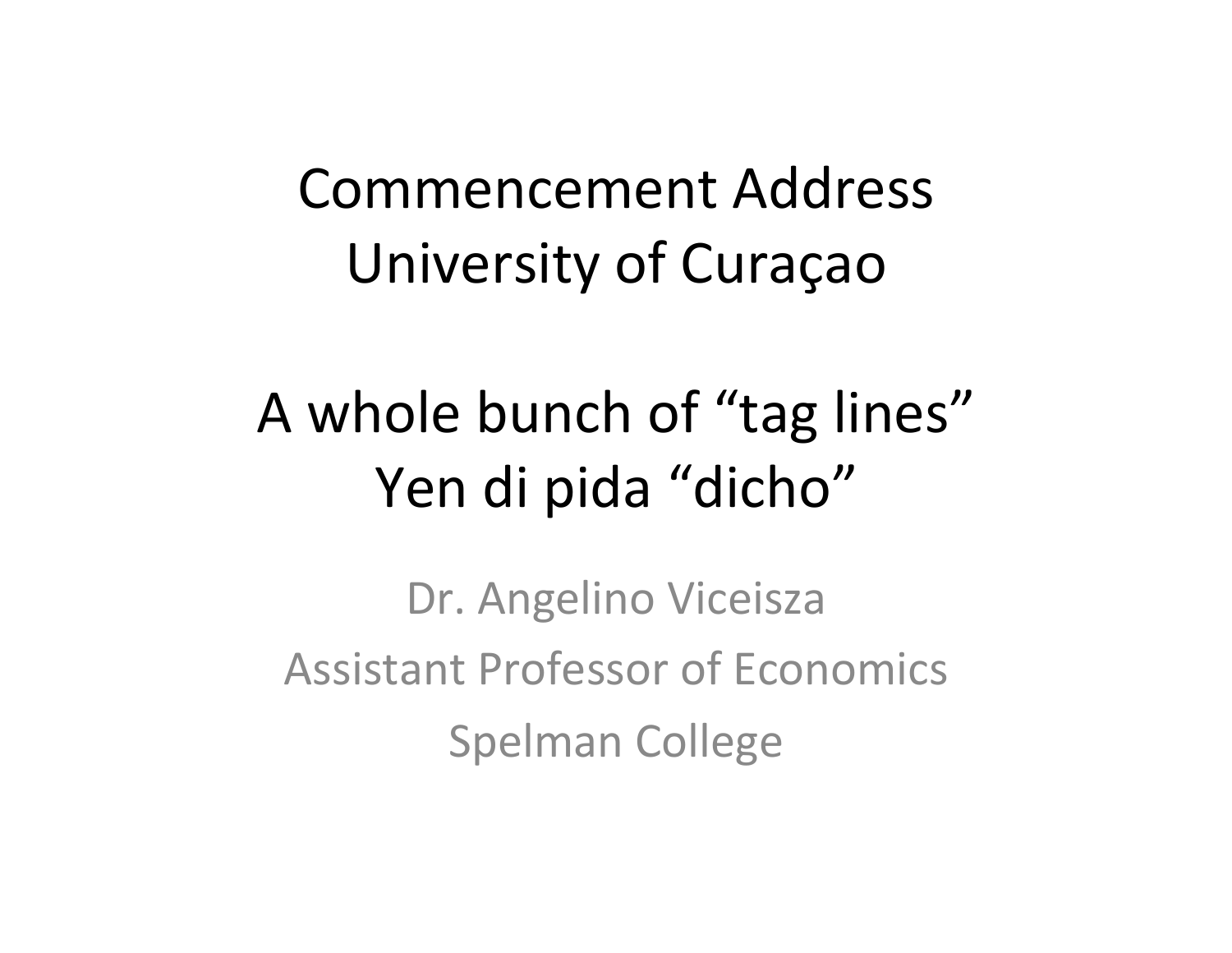#### Good Evening to all/Bon Nochi

I have titled this talk A whole bunch of "tag lines"

> loosely translated as: Yen di pida "dicho"

And, you will soon see why ...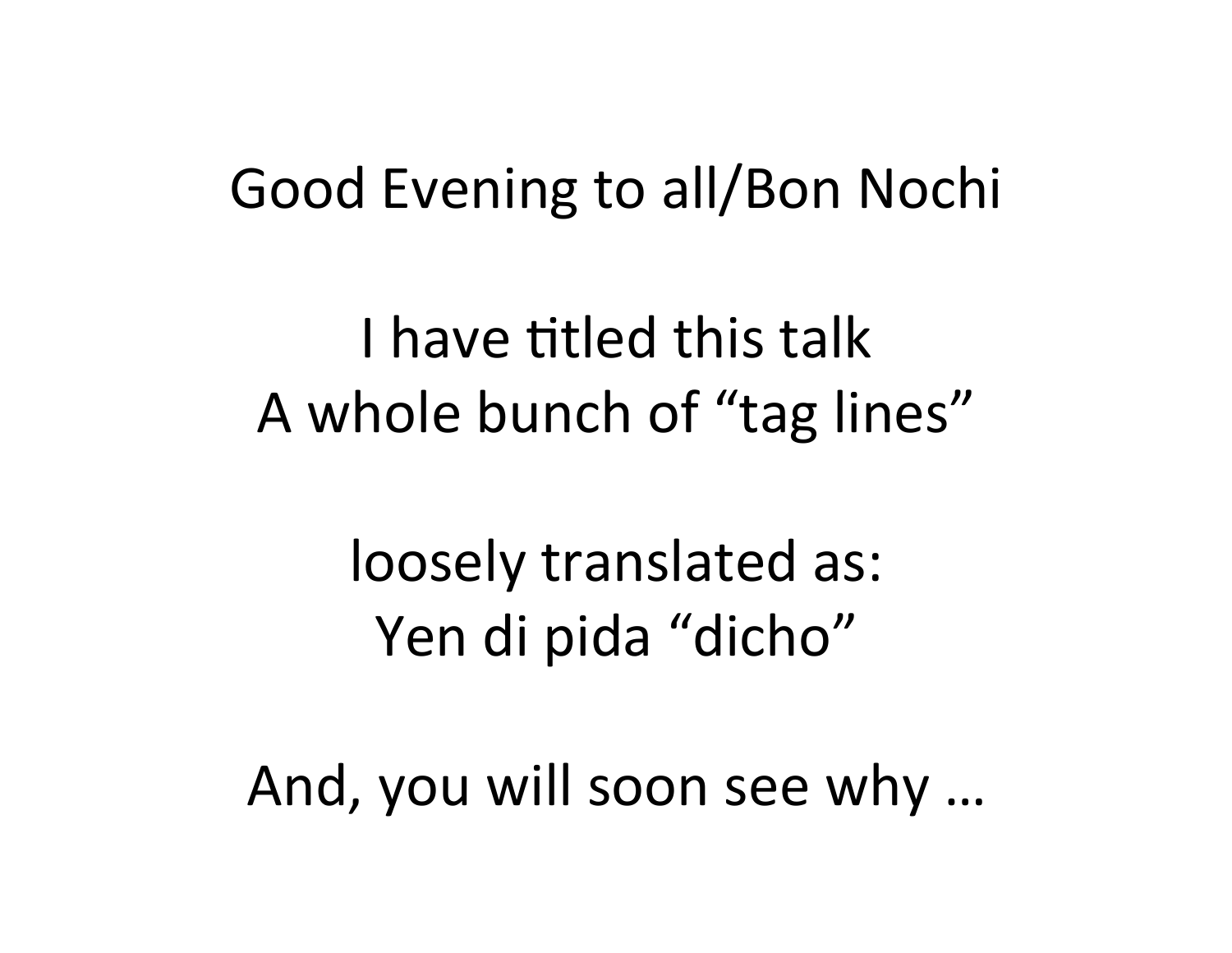# First, a disclaimer on language

- When I was invited to give this address, one of my first questions was: "What language does it have to be in?"
- Because what came to mind was: I am certainly NOT going to do it in Dutch! No offense, but I rarely speak Dutch these days and if the address were in Dutch, neither you nor I would be able to understand it.
- So, it was a choice between English and Papiamentu.
- Given we live in an environment with colleagues from ALL over the world, English seemed like the more appropriate choice.
- But, in the back of your minds, just remember that I am YDK!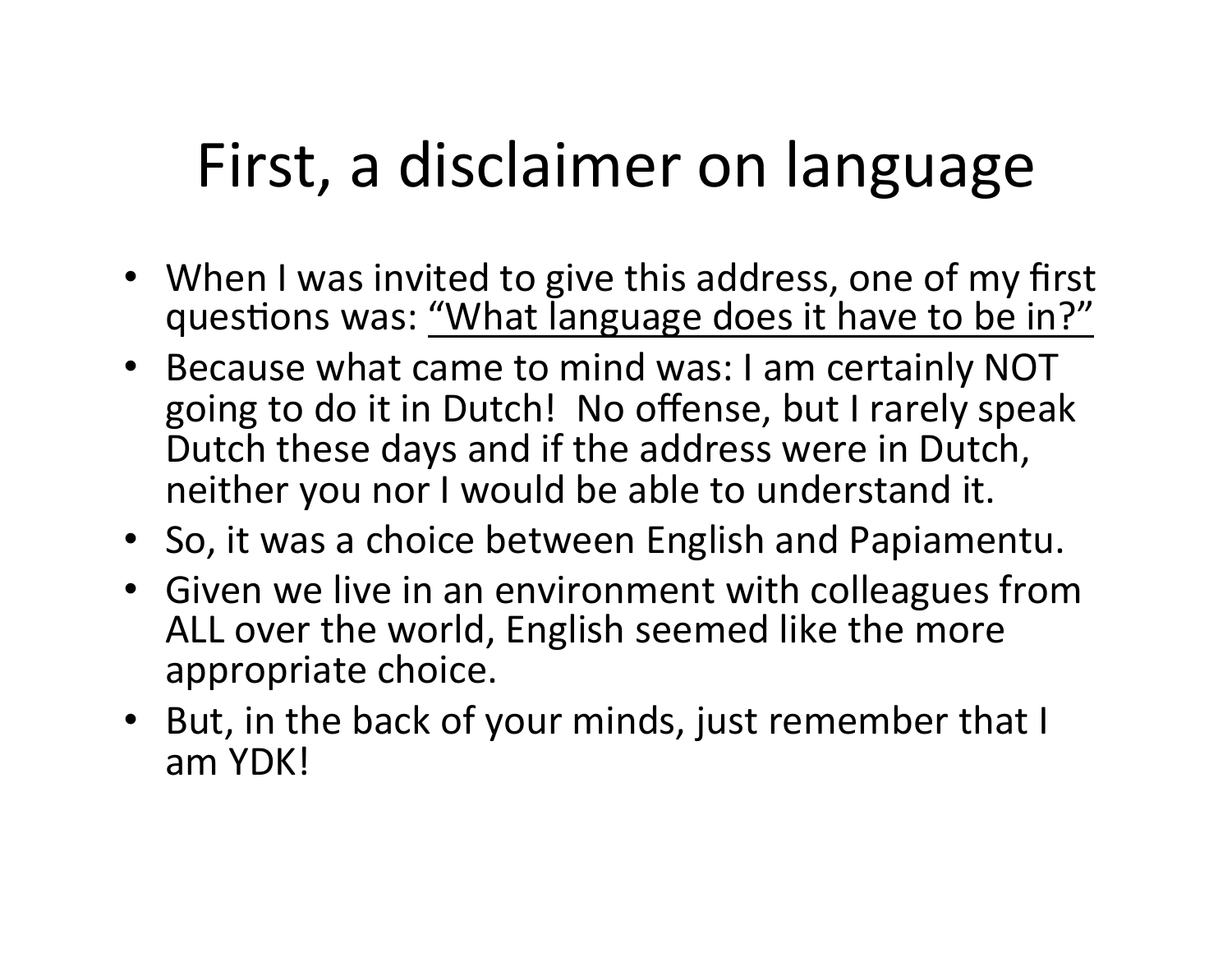#### Second, what do I do (as background)? (A)

- I am an assistant professor of econ at Spelman College, one of the oldest universities for Black women in the United States.
- What do professors do?
	- Produce research.
	- $-$  Teach and mentor students.
	- Serve on committees, provide expert opinions, etc.
- Best way to describe my research: Who has ever worked in a group? [... show of hands ...]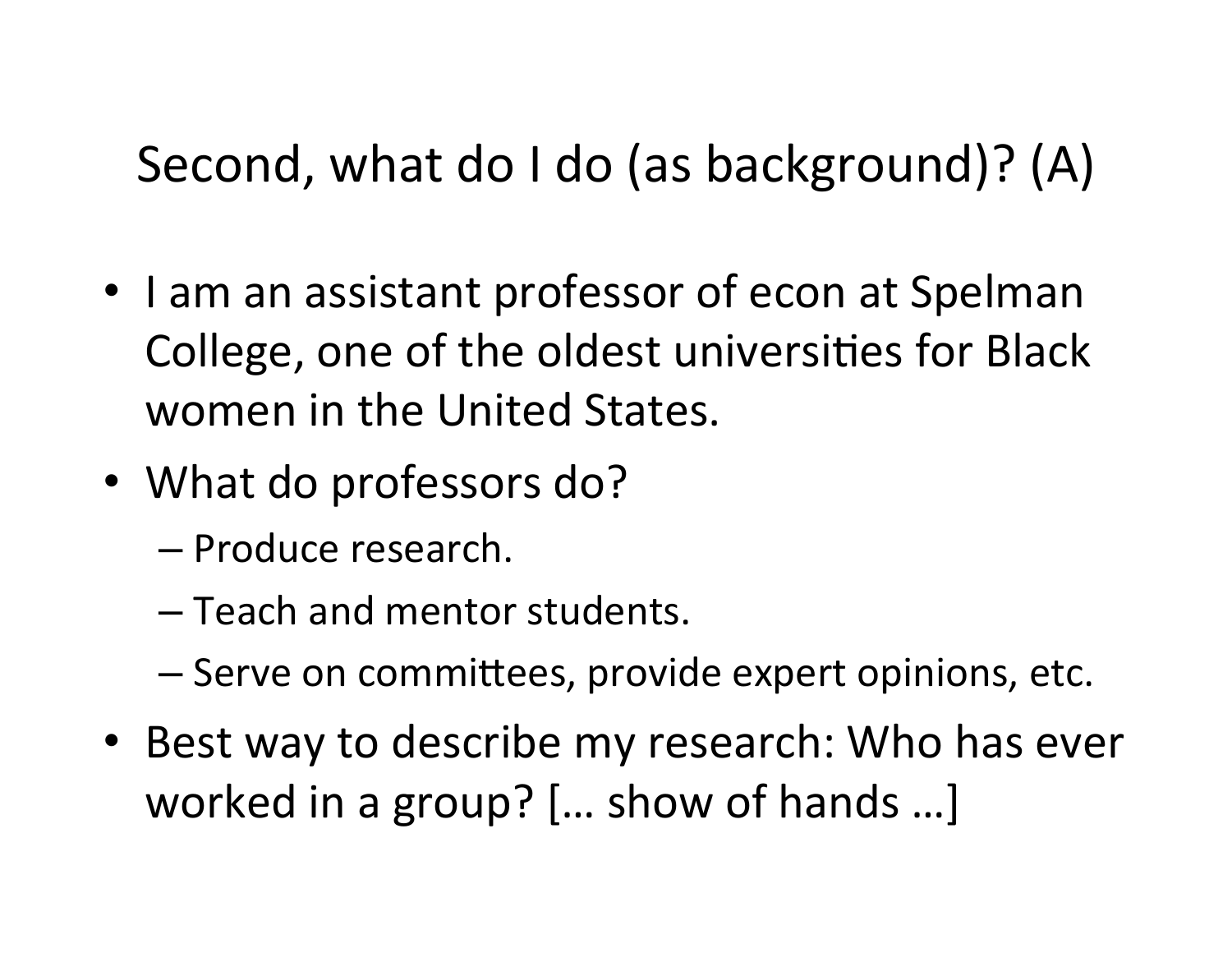#### Second, what do I do (as background)? (B)

- All of us have  $\ldots$
- Have you ever wondered why someone in the group is NOT doing what they are supposed to?
- That is an example of a social/Prisoner's dilemma  $-$  a situation in which one person free rides off the work of others! Quite common in MANY contexts.
- This is aka game theory.
- My work takes game theory (which explains how people interact socially) and incorporates a bit of psychology and real-world data. I apply this approach to issues of:

 $-$  Poverty, entrepreneurship, family relationships, and so on.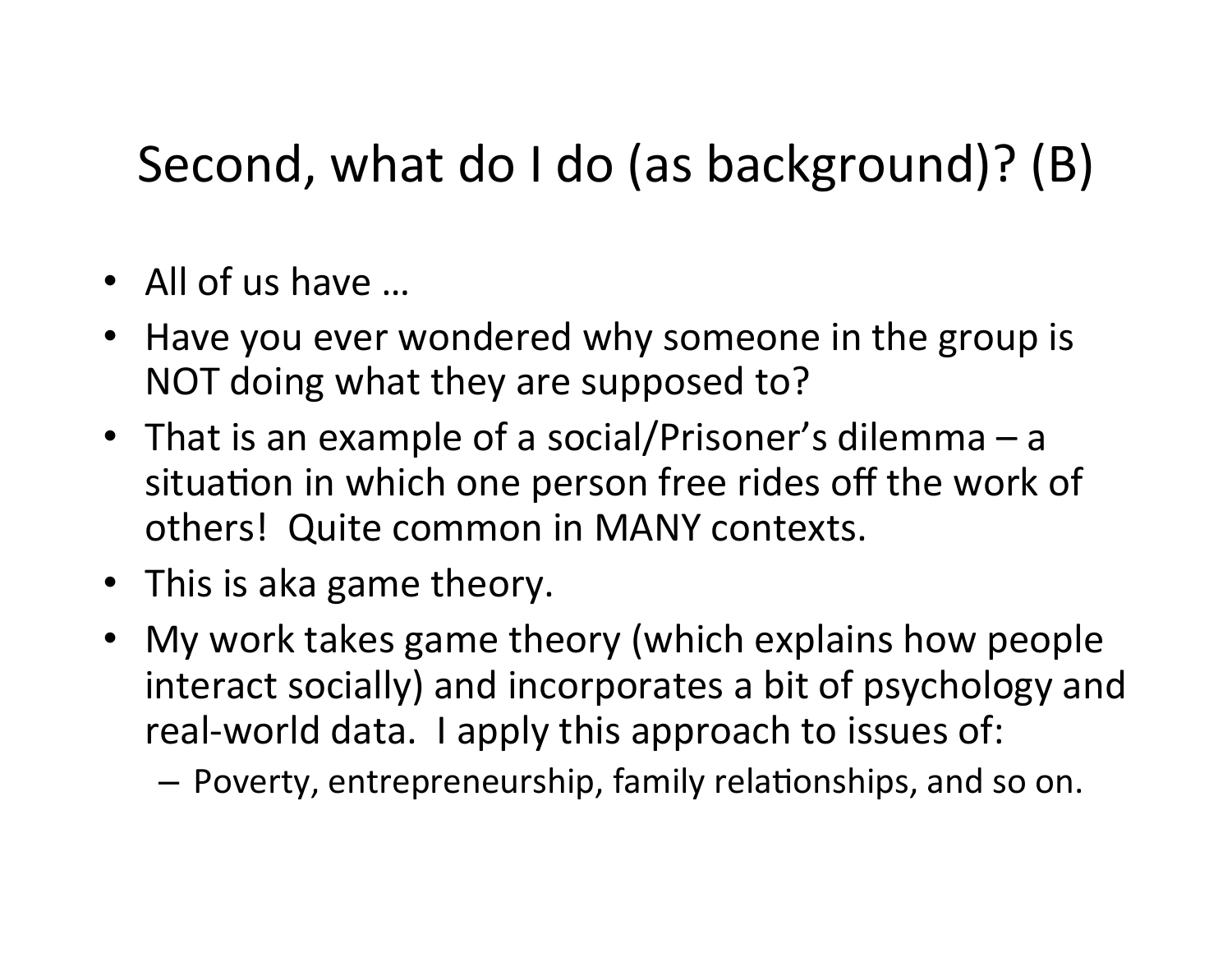#### Second, what do I do (as background)? (C)

- In so doing, I seek to:
	- $-$  Involve students in some of that research
	- Publish in peer-reviewed English-language journals, e.g. *JDE, 
	 JEBO, 
	 ExpEcon, 
	 JES*
	- Present at conferences and workshops, e.g. AEA, NBER, ESA, EMiP (Curaçao)
	- Secure grants to support this work, e.g. NSF, World Bank, USAID, GFMCD (BMZ-GTZ)
- So, to my father, I am still "studying". I am still in school; and in many ways I still am.
- This is just background. Now, to the talk itself.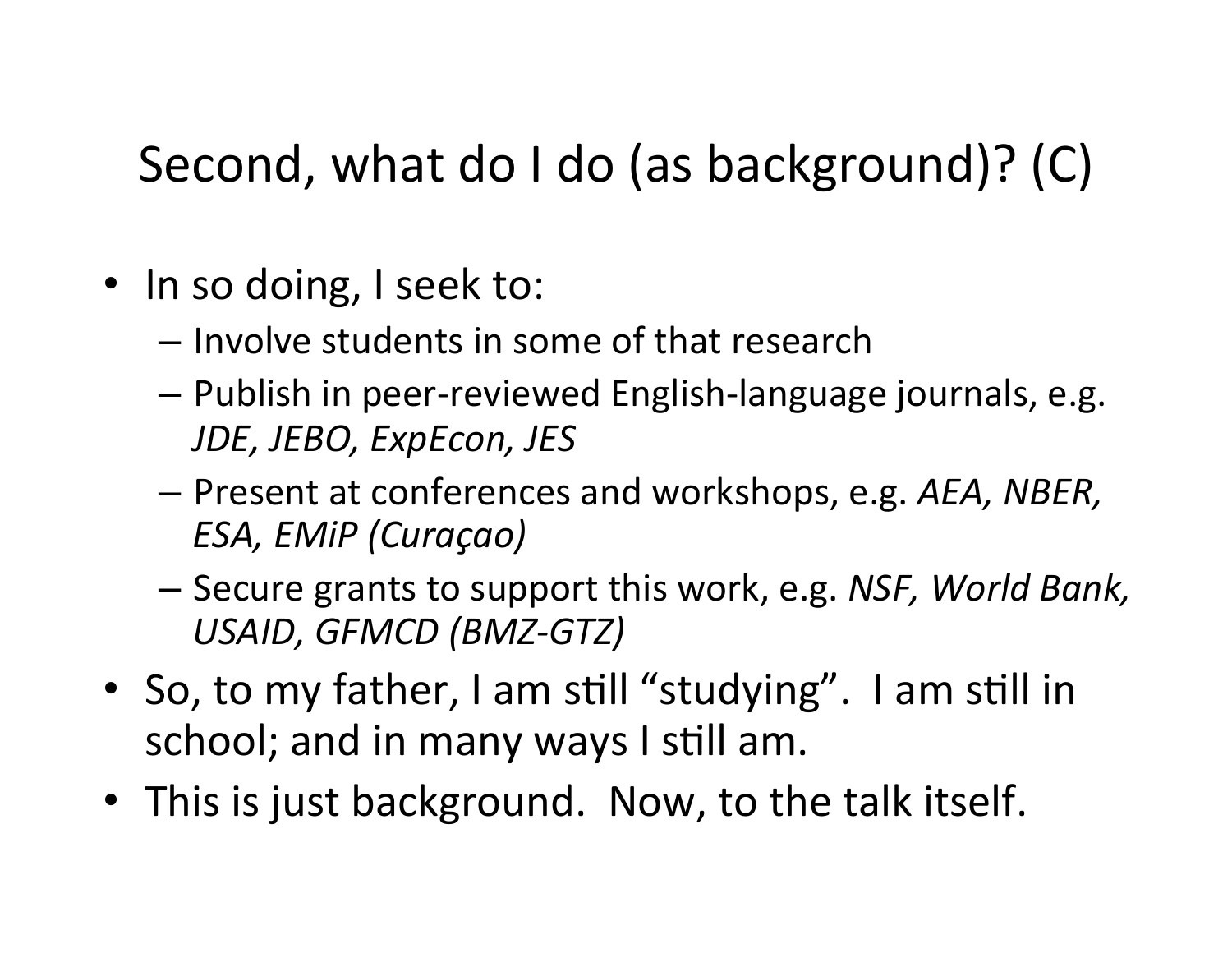### Random ideas & some advice

- So, why have I titled this "A whole bunch of tag lines"?
- Most commencement addresses are a laundry list of advice ... "do this, do that!"
- I will do some of that here, but mostly I have pieced together a bunch of random thoughts, tag lines, anecdotes, and pieces of advice I have gathered over the years.
- These are things I wish someone had said to me when I was at your stage.
	- $-$  So, this speech may not always seem consistent, but hopefully it will be useful!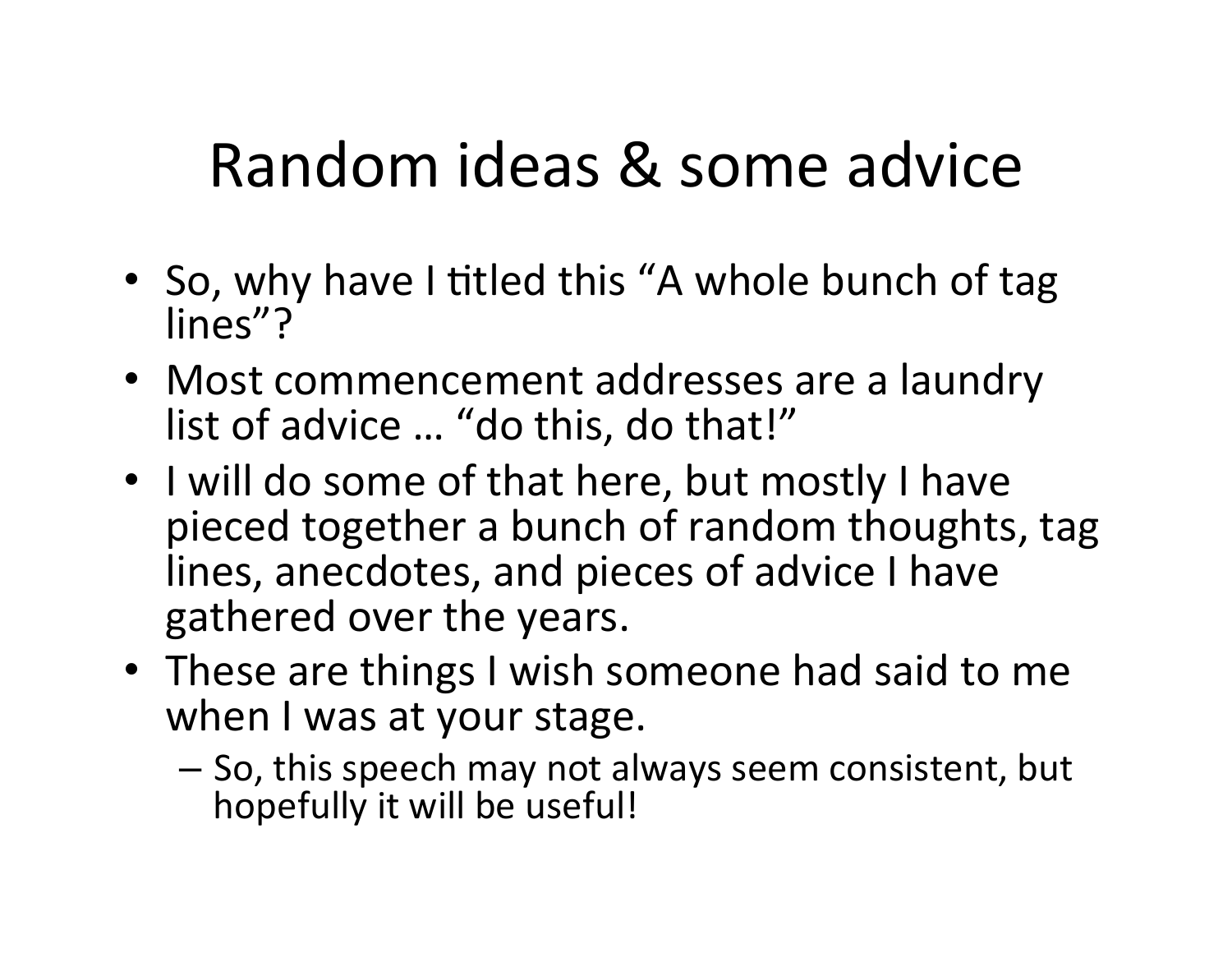### 1. What do you **REALLY** care about? (A)

- Whether you are 18, 25, 35, 45, 65 ... figure out what you actually care about and do it!
- Why?
	- If you do what you care about, it is not work! So, all these discussions of work-life balance become largely irrelevant.
	- You will be happier in the long run.
	- Of course, do it responsibly. I.e. make sure you can support yourself; your family (if you have one); etc. But do what you truly care about!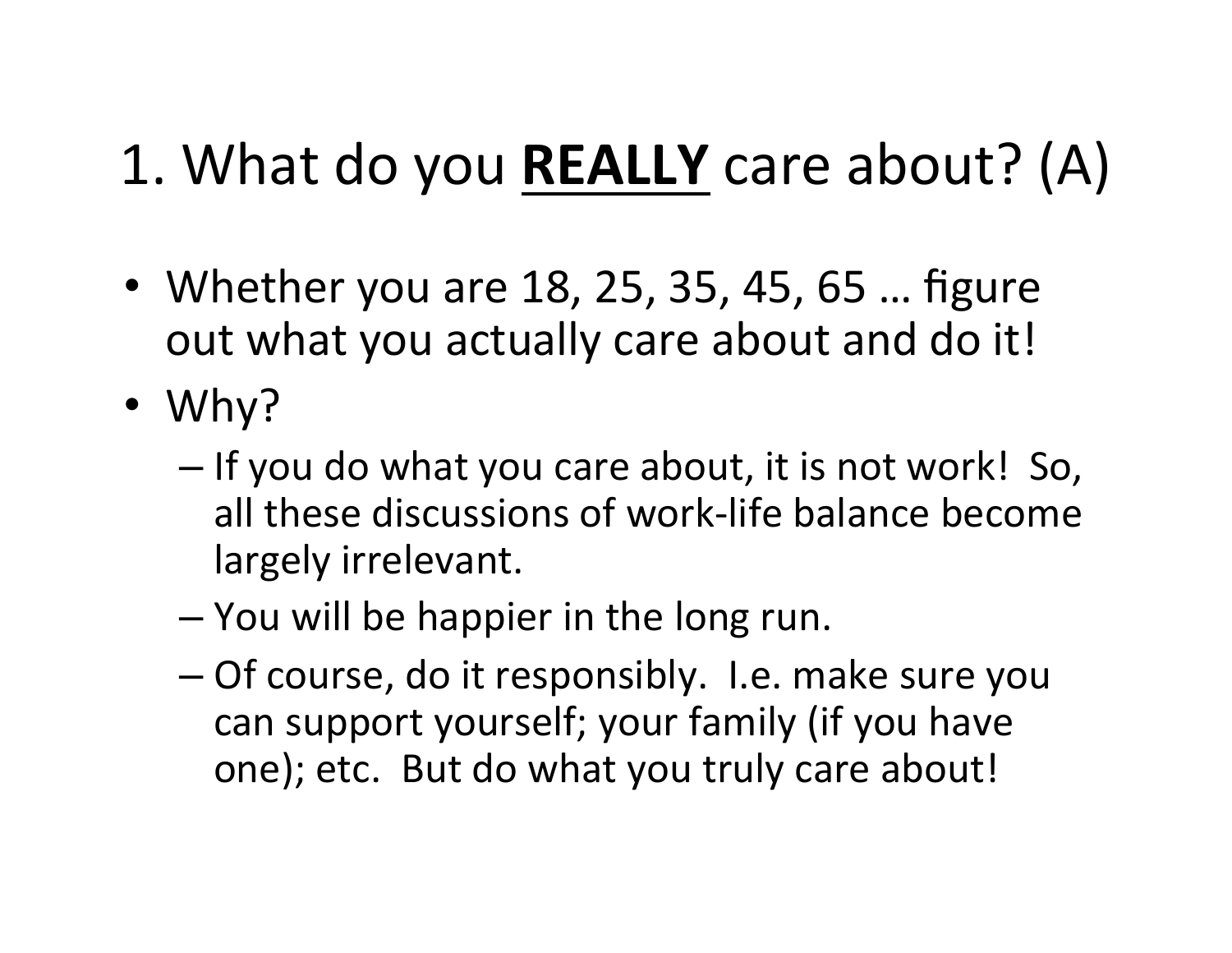### 1. What do you **REALLY** care about? (B)

- So, now you might be sitting there thinking: "Darn! I just graduated and I do not like the area/field I am in. What do I do?"
- Well, it is never too late to change careers; just do it in a smart way.
	- E.g. I knew around year 2 here at UNA/UoC that I did NOT want to work in accounting. I had done accounting b/c my sister had.
	- So, upon completion, I did an MBA at Temple (it was tricontinent and sounded interesting).
	- Turns out, I was not happy with that either. So, ultimately, I did a Ph.D. and found my niche.
- So, do NOT be afraid of change just do it responsibly!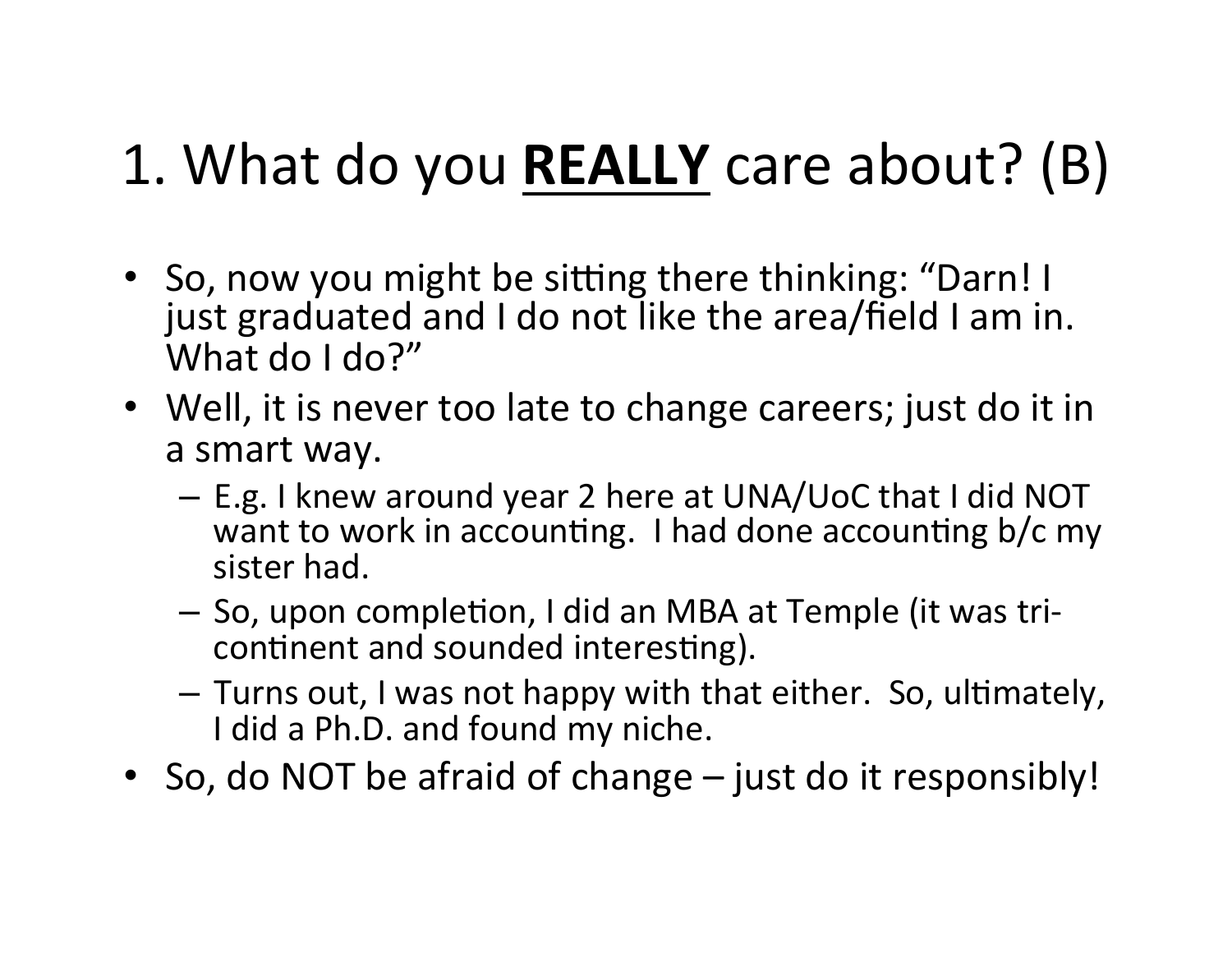# 2. Mentors: good & bad advice (A)

- Do NOT underestimate the power of mentors and networks:
	- $-$  Take GOOD advice!
	- Do NOT take BAD advice!
- The issue of course is that often times, we do NOT know, at that point in time, what is good and bad advice.
- Because the whole reason for asking for advice is because you have imperfect information.
- Also, sometimes the person advising may not know they are giving bad advice.
- So, just like with a doctor  $-$  get a second opinion.
	- View advice as suggestions rather than rules weigh pros/ cons!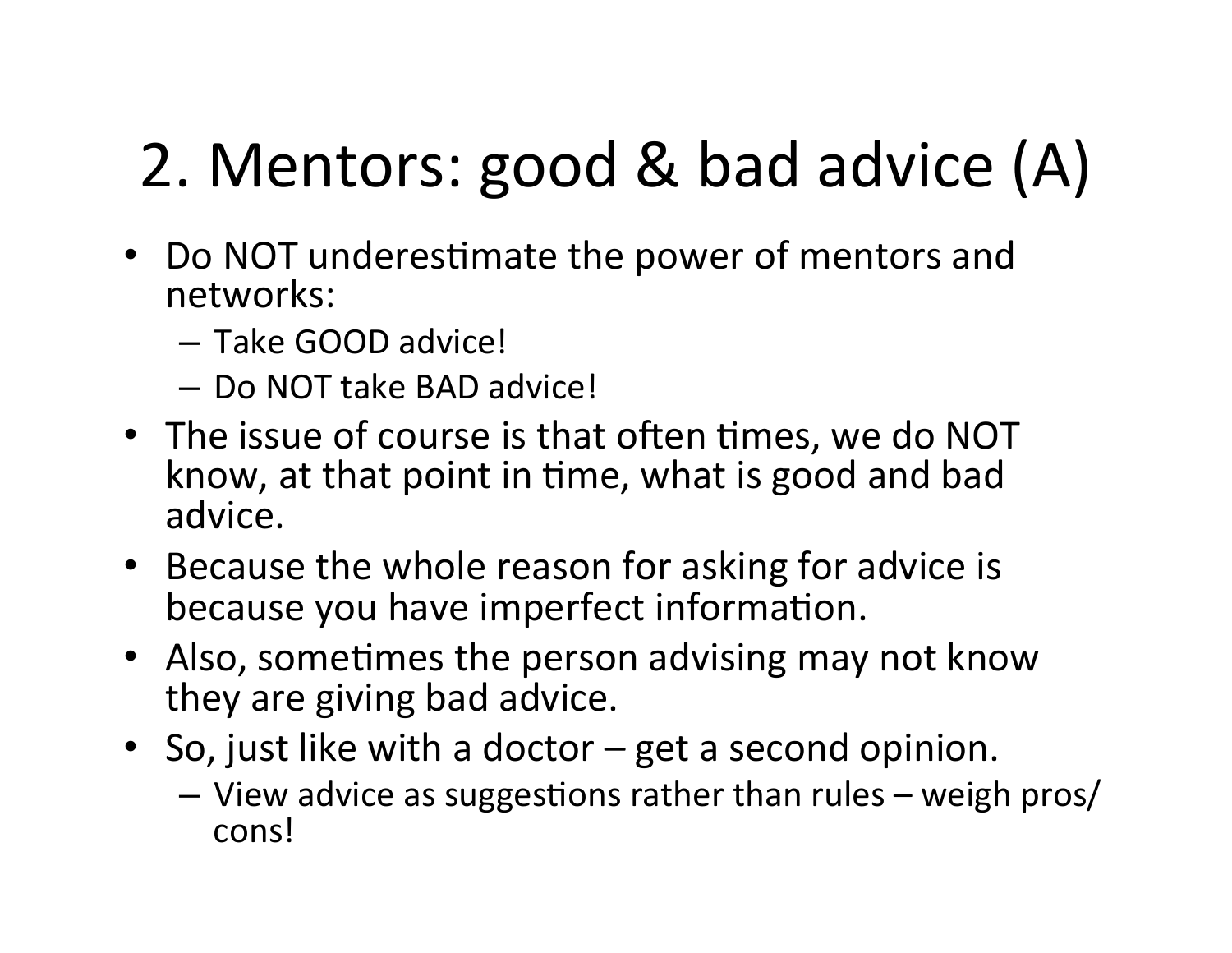## 2. Mentors: good & bad advice (B)

- Example of "good" advice
	- I would probably not be standing here today at least in this capacity  $-$  were it not for some simple, but path defining GOOD advice from a person who is actually sitting on stage today. Anyone know who I am referring to? Yes, drs. Renny Maduro.
	- Ater my MBA, I returned to Curacao and was trying to figure out what to do. At some point, he said something to the effect of: "You did well in my statistics course; have you ever considered a Ph.D.?" (doktorado, doktor)
	- Until then, it had never dawned upon me that this was an option. Why?  $B/c$  I had no such role models and many of us do 
	 NOT.
	- Clearly, he saw something in me that I did not and it paid off.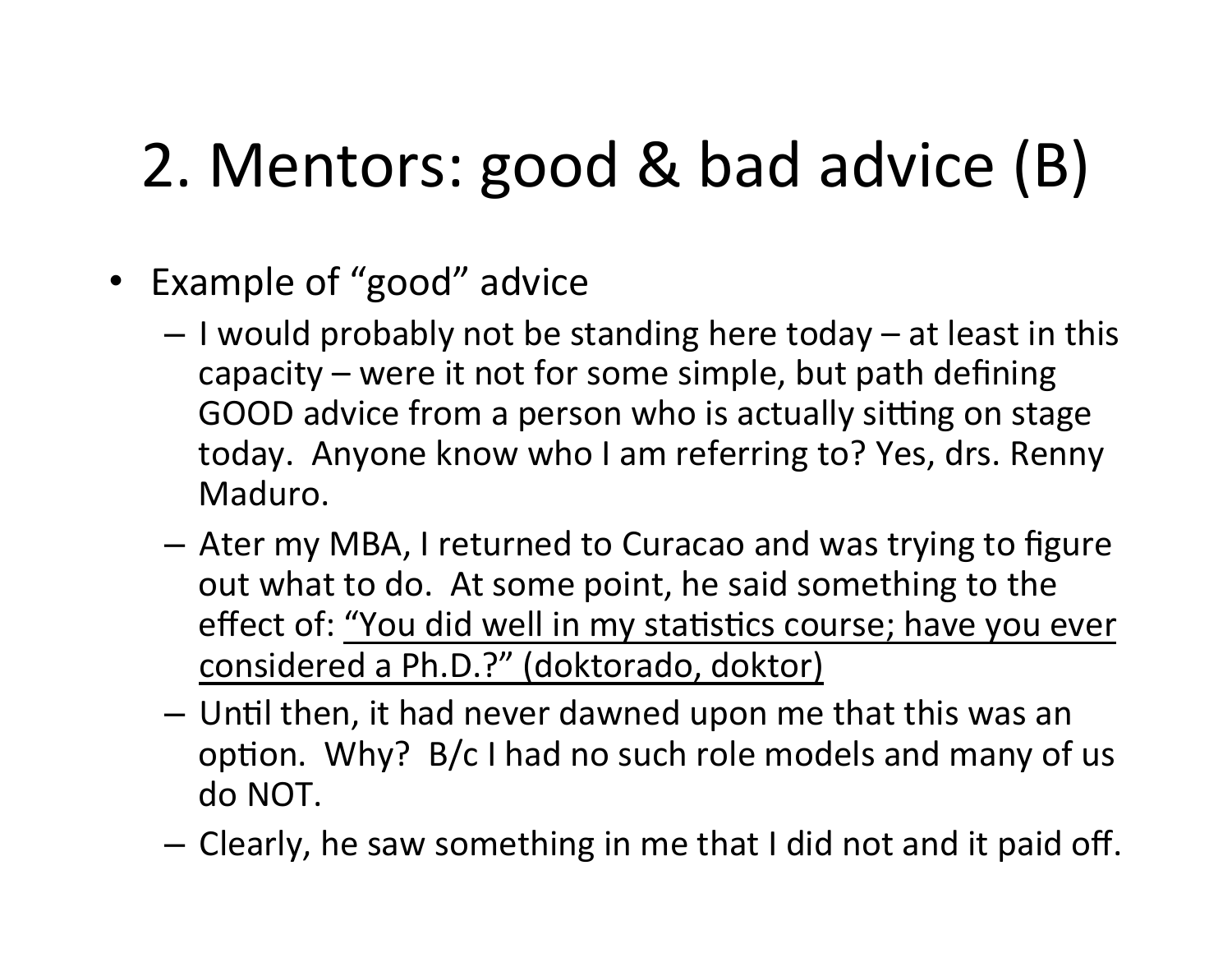## 2. Mentors: good & bad advice (C)

- Example of "bad" advice
	- Any type of advice that says: "You can't **PERIOD**" is typically BAD advice.
	- The words "You can't" are not necessarily bad advice if they are followed by "unless ..."
	- E.g. I regularly say to my students things that they should NOT do, unless ... E.g. you cannot do a Ph.D. at this stage, because you should take more math courses or you need more research experience.
	- However, if someone's advice to you is just plain-'ole: "You can't..." BEWARE!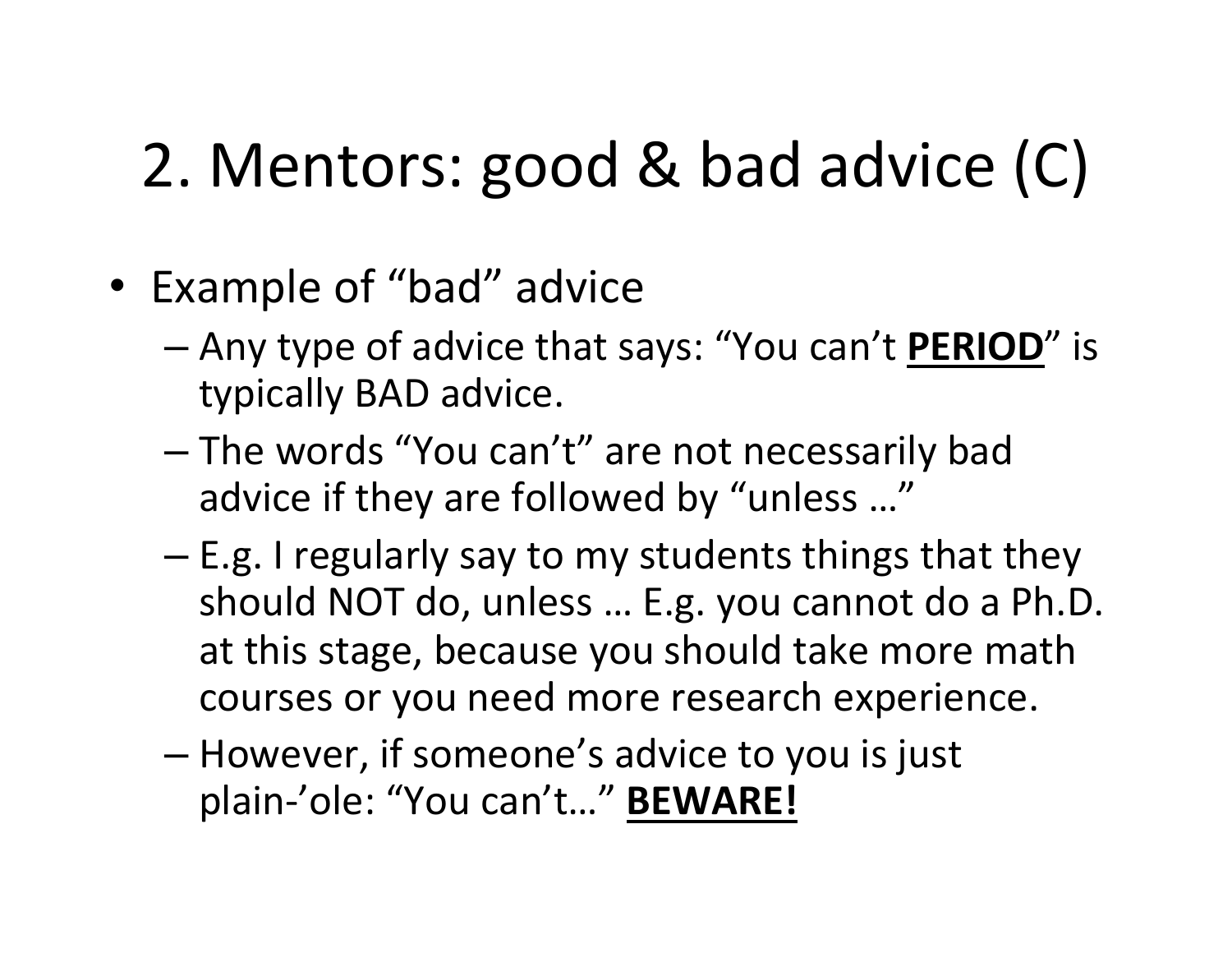# 3. Useful tag lines (A)

- Don't write down your CV/resume and believe it (Rev. Dr. Renita Weems)
	- $-$  Remember sweat/pain behind each accomplishment
- Well-behaved women seldom make history (Dr. Laurel Thatcher Ulrich, 1976)
	- This can apply more generally; i.e. sometimes you must disrupt the status quo to make a mark!
	- $-$  Especially, in these globally politically sensitive times
- If you go through life without ever making an enemy, something is probably wrong
	- It means you are too agreeable and stand for nothing. That does not mean you should always cause trouble  $-$ That can be problematic; but some trouble is OK!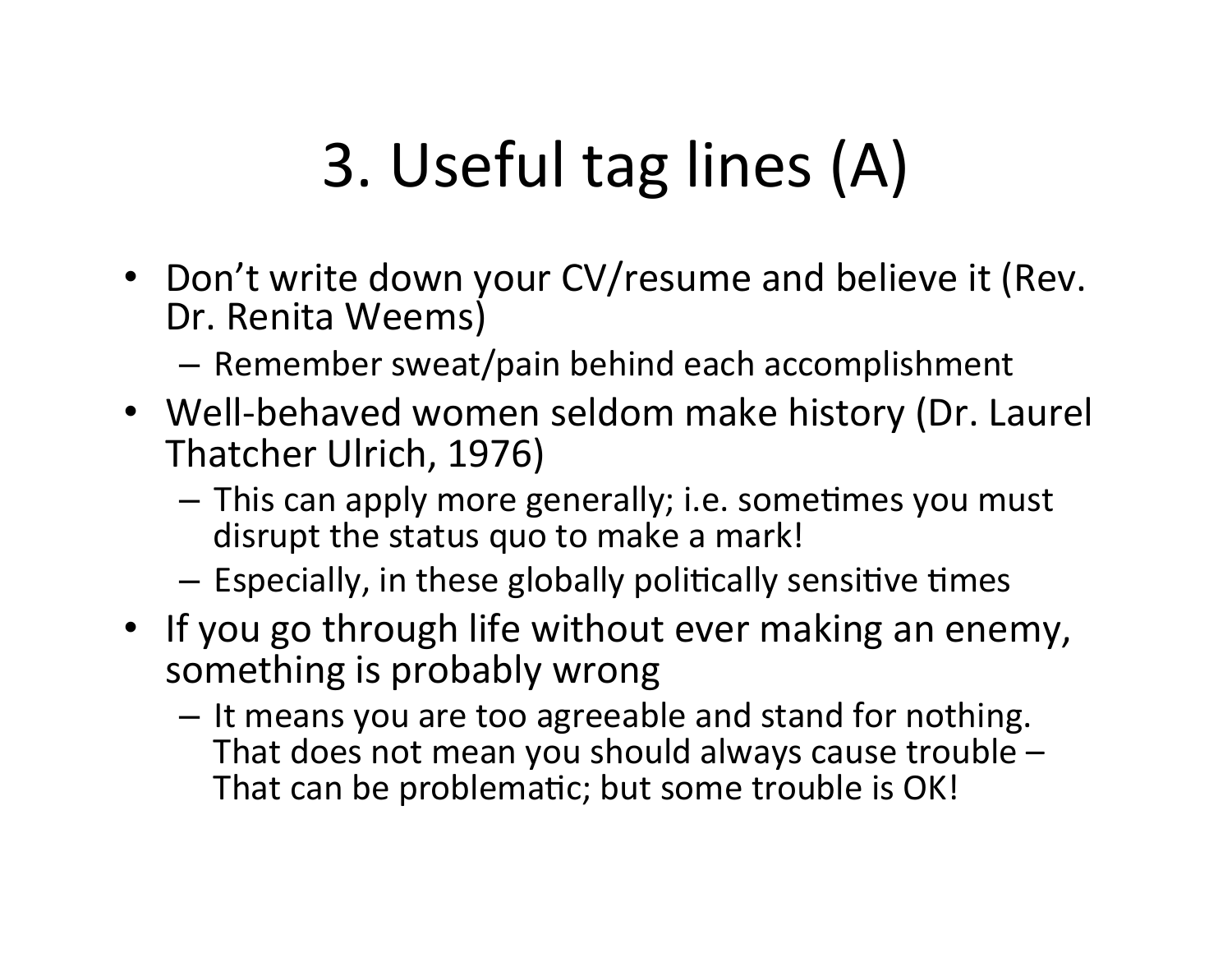# 3. Useful tag lines (B)

- Social media (IG, SC, twitter, FB) is useful until not
	- As you know, people have made careers off SM (Kardashians, just one example).
	- It can be extremely lucrative, entertaining, fun, etc. and powerful (e.g. #BlackLivesMatter)
	- But, it can also be extremely damaging "any idiot" has a voice now; so consume and produce information critically. Do NOT just assume stories are through.
- Ignore (cope with) annoying people
	- Do NOT waste time on people who bring nothing to the (your) table. People who want to stand in your way (even on a small scale) for no good reason are not worth your time.
	- Los perros ladran y la caravana sigue su camino
	- $-$  Laga nan de ma'i Señor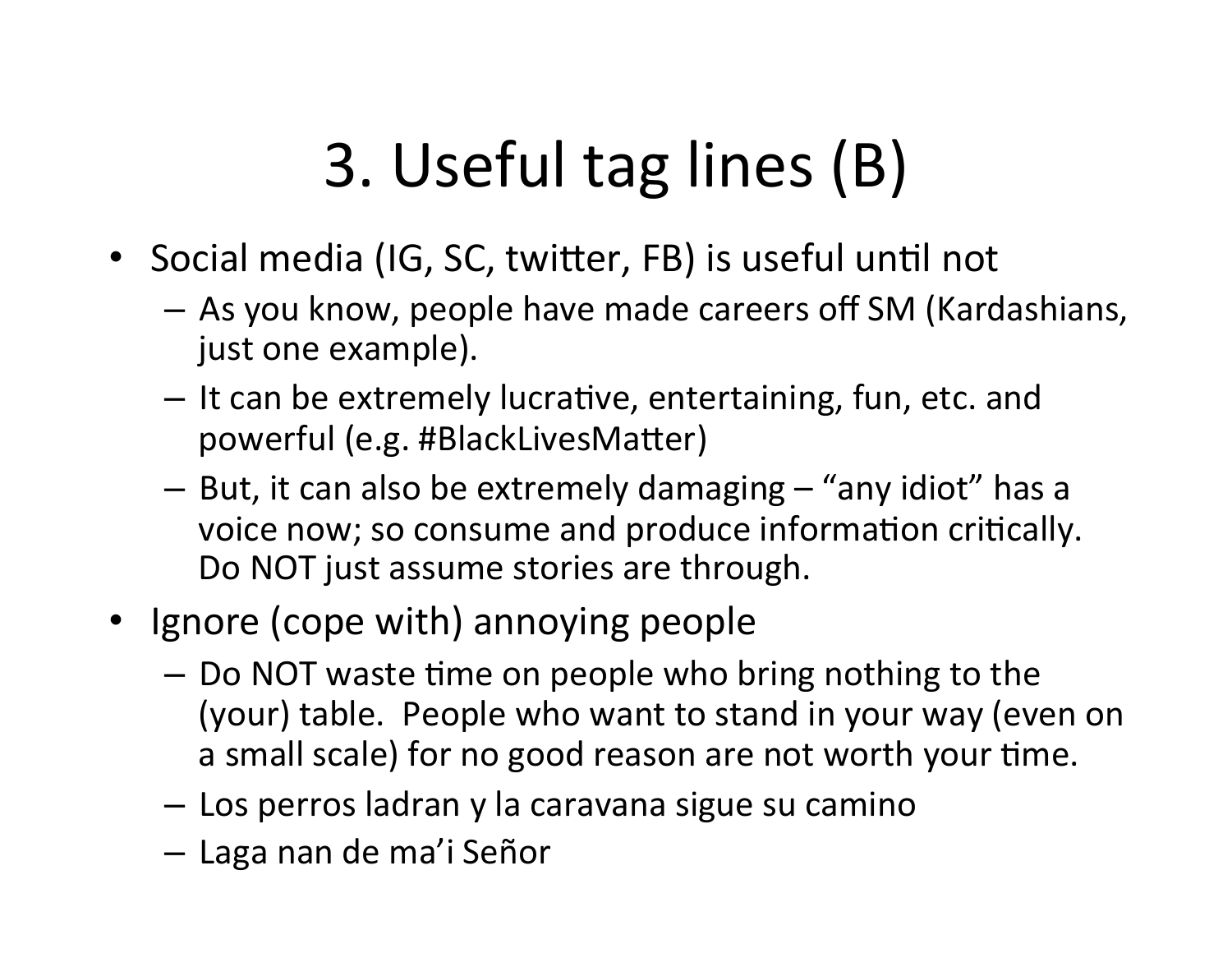# 4. Pa nos sigui krese... (A)

- The late Joceline Clemencia (may she RIP) once gave me a book titled "Het grote camouflagespel van de OPI 
 (*Organisashon Planifikashon Independensha* 
 di 
 Ellis Juliana)".
	- $-$  For those who do not know, JC was a mother, feminist, writer, and importantly as well, social activist ...
- Here's the book [... show ...]
- While the contents of the book, which by the way is a publication of UNA/UoC, in itself are important, what I want to leave you with is the inscription:
- She wrote "Pa Angelino ... pa nos sigui krese" [translation: for us to keep on growing].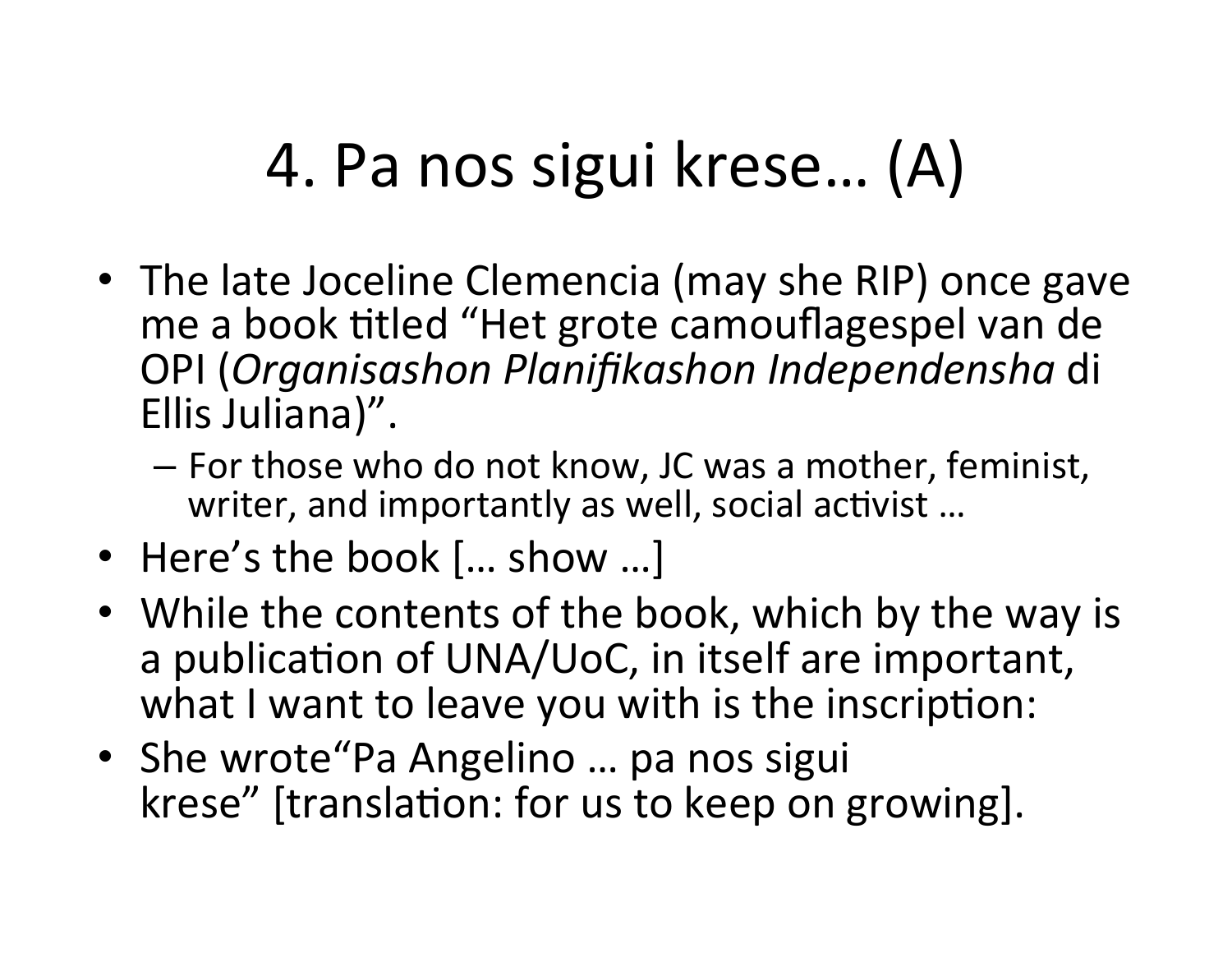# 4. Pa nos sigui krese... (B)

• Interestingly, Joceline gave this to me on  $[...]$ what day?...]

 $-$  June 30, 2000 (**EXACTLY 17 years ago**)

- So, I do not think it is a coincidence
- So, today I leave you with JC's words: Let us **keep on growing (ALWAYS)!** 
	- The day you believe you have reached your maximum, there is probably something wrong.
	- There is more you can do!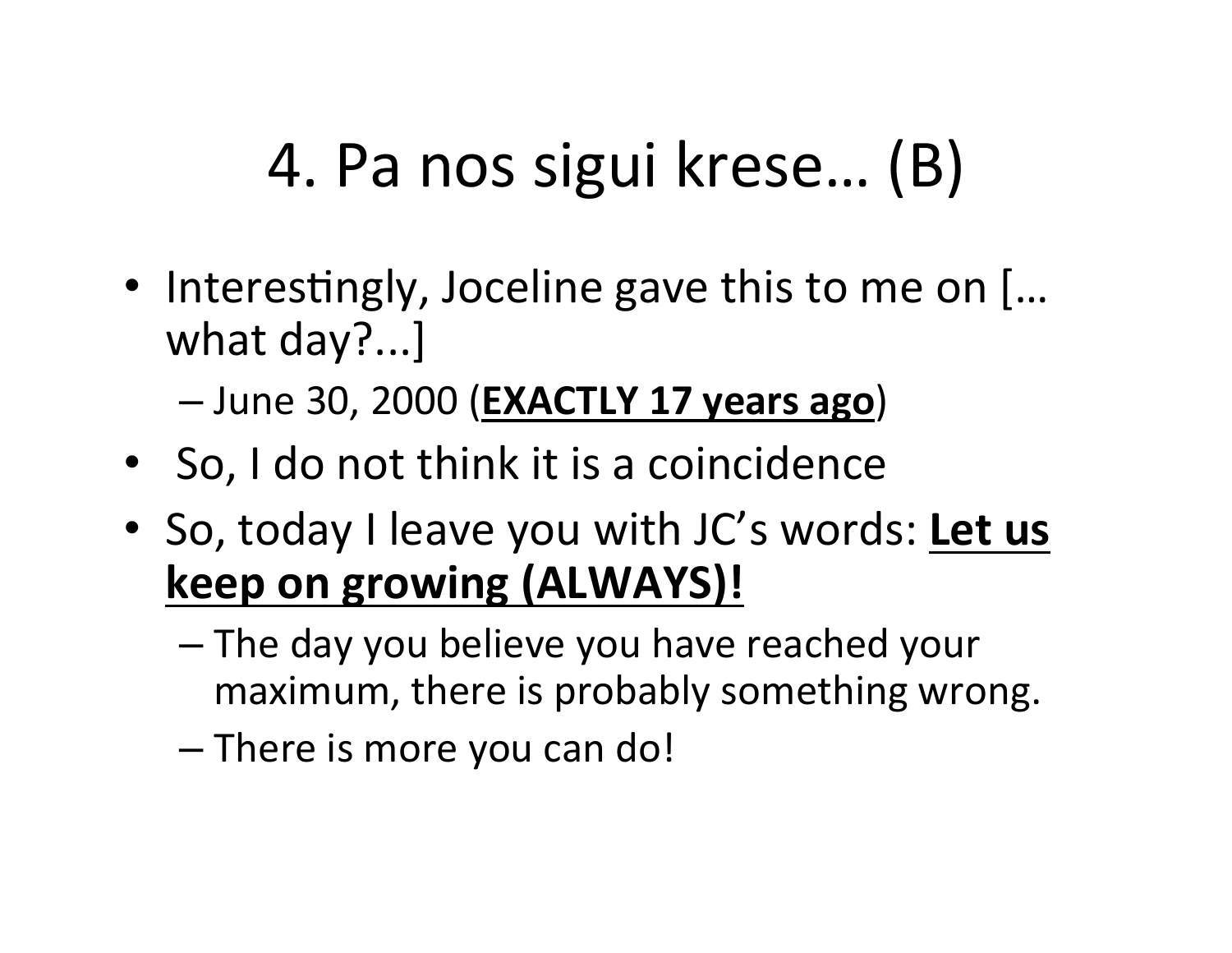# Thanks (A)

- Thanks to many Commencement speakers over the years; all of whom have had an influence on what I said this evening.
- Thanks to many colleagues and mentors over the years, some of whom are here this evening.
- And of course, thanks to all my family  $-$  in particular, my father and his family who are here this evening.
	- You're just as much part of this as I am!